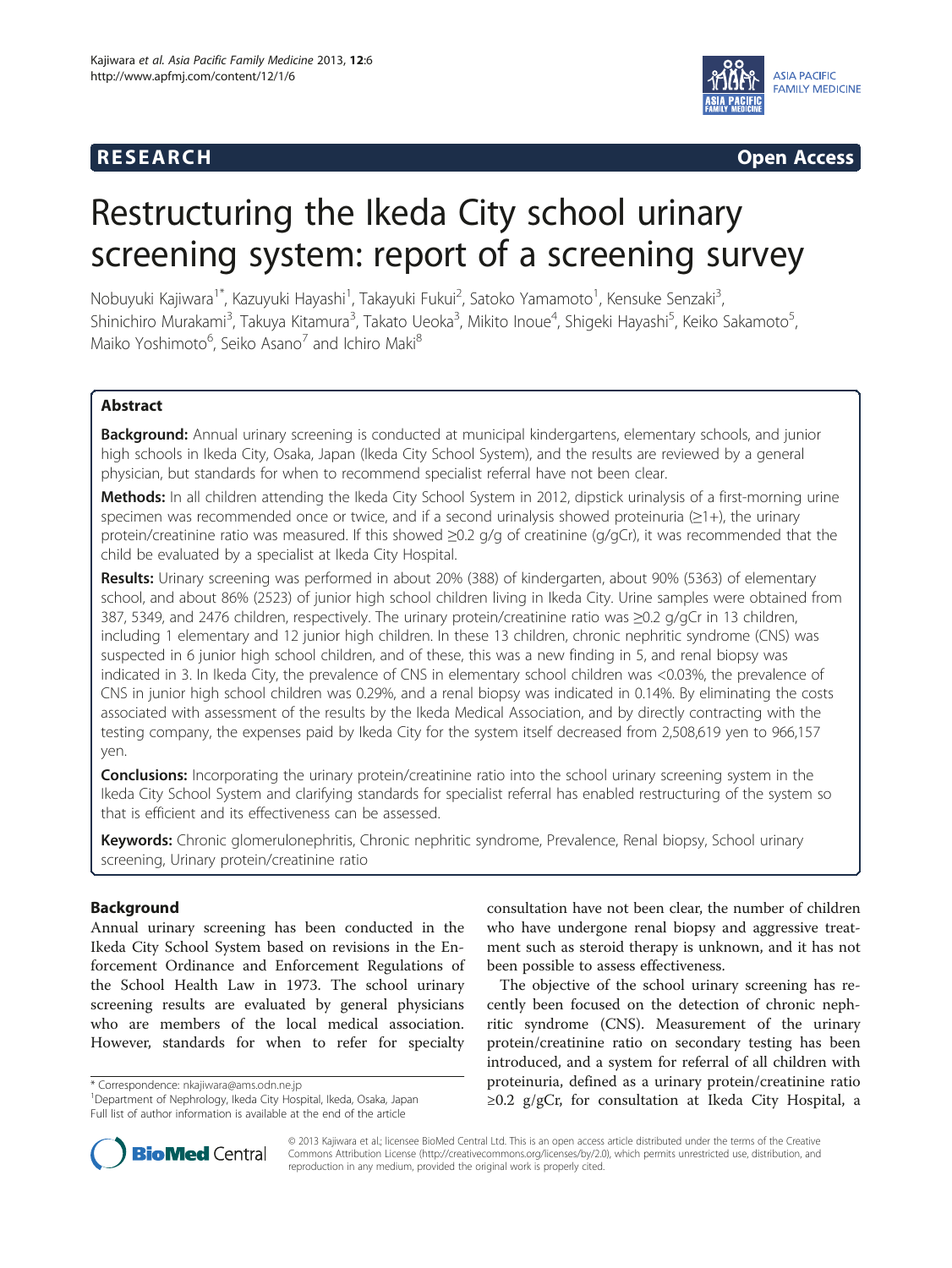<span id="page-1-0"></span>core medical institution in the region, has been established. The results are now reported. In addition to considering the efficiency of the system, the morbidity rate of CNS was estimated, and the costs of the screening system were considered.

#### Methods

Urinary screening by dipstick urinalysis of a firstmorning urine sample was performed once or twice in all children attending the Ikeda City School System. In children with either urinary protein  $(≥1+)$  or occult blood  $(≥1+)$  on the first urinalysis, a second urinalysis of a first-morning urine sample was performed. If dipstick urinalysis at this time showed urinary protein  $(≥1+)$ , the urinary protein/creatinine ratio was measured using that urine.

In addition, if the second urinalysis showed either urinary protein  $(\geq 1+)$  or occult blood  $(\geq 1+)$ , the urinary sediment was then also examined, and the results for the number of white blood cells (cells/hpf), the number of red blood cells (cells/hpf), and the presence or absence of cellular casts were recorded. In children with a urinary protein/creatinine ratio ≥0.2 g/gCr (regardless of the presence or absence of occult blood), their parents/

guardians were advised to seek treatment at Ikeda City Hospital. An appointment with the pediatric or nephrology outpatient department at Ikeda City Hospital was arranged by the health education teacher.

If the urinary protein/creatinine ratio was  $\langle 0.2 \rangle$  g/gCr but either of the two urinalyses showed occult blood  $(≥1+)$ or urinary glucose  $(\geq \pm)$ , the test results and a letter recommending consultation with the school doctor or a family practitioner (hereinafter referred to as "school doctor") were sent to the parents/guardians. In this letter, to exclude acute nephritic syndrome, congenital urological disease, and so on, the doctor was asked to "Please check the child's blood pressure and whether the child has pretibial edema, and take appropriate blood tests or abdominal ultrasonography as needed." For children with urinary protein ( $\leq \pm$ ) and a urinary protein/creatinine ratio <0.2 g/gCr on second urinalysis, and with occult blood  $(\leq \pm)$  and urinary glucose (-) on either of the two urinalyses, only the test results were sent to the parents/guardians. The above protocol is shown in Table 1. Children who were referred to Ikeda City Hospital were examined by a pediatrician or nephrologist.

Because most of the children going to elementary school and junior high school go to the municipal

| <b>1st Urinalysis</b> |                 | 2nd Urinalysis |                 |                        | Direction                            | Number         |  |
|-----------------------|-----------------|----------------|-----------------|------------------------|--------------------------------------|----------------|--|
| Protein               | OB              | Protein        | OB              | <b>Uprot/Ucr ratio</b> |                                      |                |  |
| -or $\pm$             | -or $\pm$       |                |                 |                        | None                                 | 8093           |  |
| $- + or + - or++$     |                 | Not submitted  |                 |                        |                                      | 11             |  |
| -or $\pm$             | $+$             | $^{+}$         | -or $\pm$       | $\geq 0.2$             | Ikeda City Hospital                  | $\mathbb O$    |  |
| -or $\pm$             | $\! + \!\!\!\!$ | $+$            |                 | $\geq 0.2$             |                                      | $\mathbb O$    |  |
| $\! +$                | -or $\pm$       | $^{+}$         | -or $\pm$       | $\geq 0.2$             |                                      | 11             |  |
| $+$                   | -or $\pm$       |                | $\! + \!\!\!\!$ | $\geq 0.2$             |                                      | $\mathbf{0}$   |  |
|                       | $^{+}$          | $^{+}$         | -or $\pm$       | $\geq$ 0.2             |                                      | $\circ$        |  |
| $^{+}$                | $^{+}$          | $^{+}$         | $^{+}$          | $\geq 0.2$             |                                      | $\overline{2}$ |  |
| -or $\pm$             | $+$             | $^{+}$         | $\, +$          | < 0.2                  | School doctor or family practitioner | 40             |  |
| $\! +$                | -or $\pm$       |                | $\! + \!\!\!\!$ | $<0.2$                 |                                      |                |  |
| $\boldsymbol{+}$      | $^{+}$          | $+$            | $+$             | $<0.2$                 |                                      |                |  |
| -or $\pm$             | $^{+}$          | -or $\pm$      | $^{+}$          |                        |                                      |                |  |
| $+$                   | $-$ or $\pm$    | -or $\pm$      | $^{+}$          |                        |                                      |                |  |
| $\! +$                | $^{+}$          | -or $\pm$      | $^+$            |                        |                                      |                |  |
| -or $\pm$             | $^{+}$          | $+$            | -or $\pm$       | < 0.2                  |                                      |                |  |
| $\! +$                | $^{+}$          | $^{+}$         | -or $\pm$       | $<0.2$                 |                                      |                |  |
| -or $\pm$             | $^{+}$          | -or $\pm$      | -or $\pm$       |                        |                                      |                |  |
| $+$                   | $^{+}$          | -or $\pm$      | -or $\pm$       |                        |                                      |                |  |
| $\! + \!\!\!\!$       | -or $\pm$       | $+$            | -or $\pm$       | $<0.2$                 | Observation                          | 55             |  |
| $^+$                  | -or $\pm$       | -or $\pm$      | -or $\pm$       |                        |                                      |                |  |
| Total                 |                 |                |                 |                        |                                      | 8212           |  |

Table 1 School urinary screening protocol and results

OB: occult blood.

Uprot/Ucr ratio: urinary protein/creatinine ratio.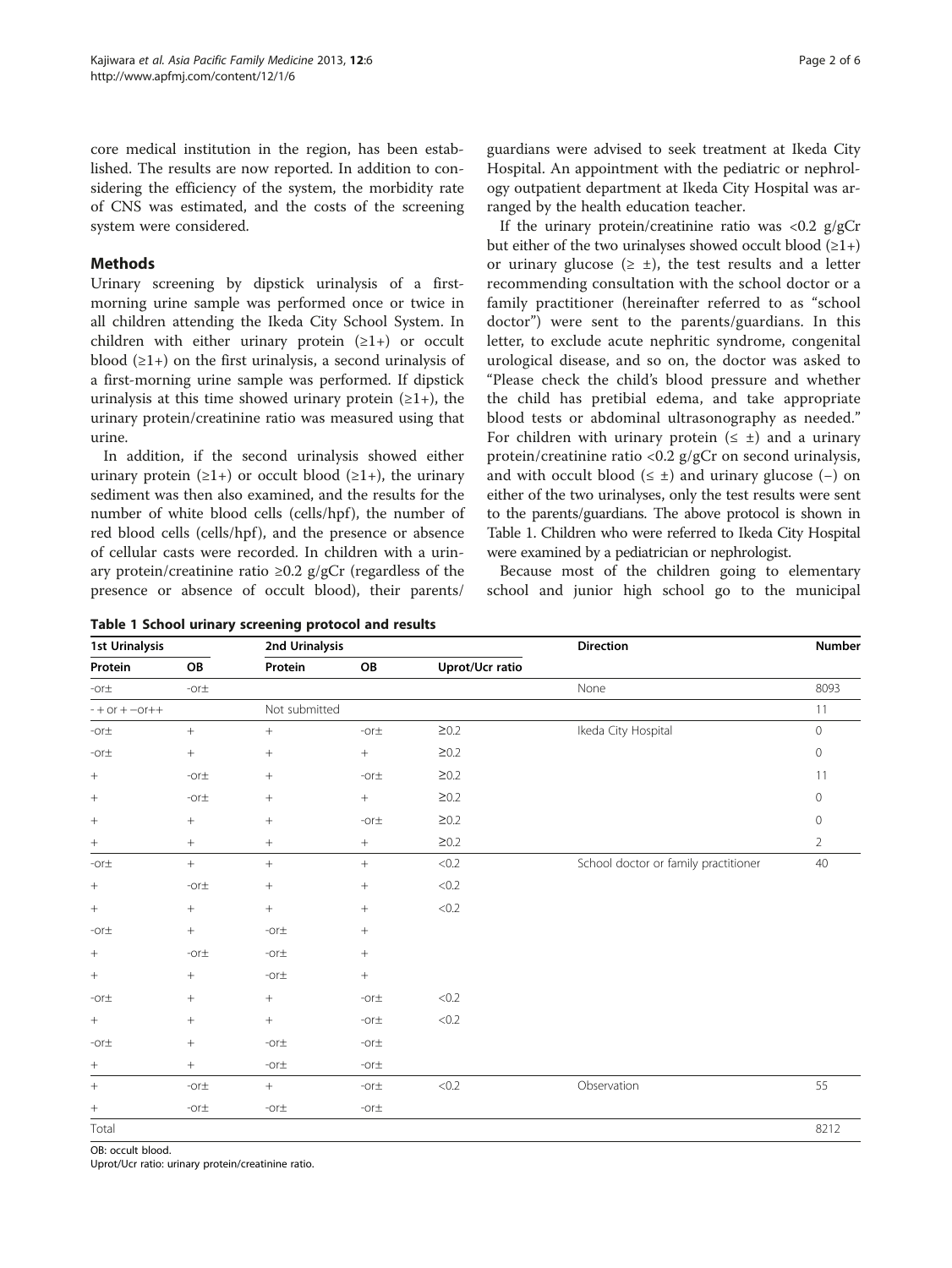schools, it is possible to estimate the morbidity of CNS in elementary and junior high school age children from the numbers of children with suspected CNS found by this system, using the expression below.

The morbidity rate = the number of elementary (junior high) school children with suspected  $CNS \div \{number\}$ all children in the municipal elementary (junior high) schools  $\times$  participation rate for the first urinalysis}.

For children who never underwent a second urinalysis despite repeated recommendations, the calculation was revised from the rate of children with suspected CNS in children who underwent a 2nd urinalysis. The revised method of calculation is mentioned in the results.

The ethical committee of Ikeda City Hospital approved the research proposal and granted permission for the research. Written informed consent was obtained from the patient/guardian prior to taking the first urinalysis.

#### Results

The population of Ikeda City as of April 1, 2012 was 103,199. This included 938 4-year-old children, 917 children with an age corresponding to the first grade of elementary school (age 6 years), and 981 children with an age corresponding to the first grade of junior high school (age 12 years). The numbers of these children attending the Ikeda City School System were 192 (20.5%), 829 (90.4%), and 842 (85.8%), respectively. Because children usually continue at the same school where they were first-year students until their graduation, among children living in Ikeda City, about 88% attend a municipal elementary school or a municipal junior high school in Ikeda City. The remainder, 12% of children, goes to private, national, and Osaka prefectural kindergartens and schools. In April 2012, a first urinary screening was recommended in all 8274 children attending the Ikeda City School System, including 388 kindergarten, 5363 elementary school, and 2523 junior high school students. In response to the recommendations, urine samples were submitted from a total of 8212 children (99.3%), including 387 kindergarten, 5349 elementary school, and 2476 junior high school students.

Dipstick urinalysis showed urinary protein  $(\geq 1+)$  or occult blood  $(\geq 1+)$  in 119 (1.4%) of these children (kindergarten 0, elementary school 29, junior high school 90), and a second urinary screening was recommended. Of these students, 108 (90.8%) submitted a sample (elementary school 26, junior high school 82). The sample submission rate for the second urinary screening was 89.7% in elementary school and 91.1% in junior high school students (Table 2). None of the children had urinary glucose ( $\geq \pm$ ). The subsequent protocol is shown in Table [1.](#page-1-0)

In 13 children who had urinary protein  $(\geq 1+)$  on a second dipstick urinalysis, the urinary protein/creatinine ratio was measured using that urine. The urinary protein/ creatinine ratio was ≥0.2 g/gCr in 13 children, including 1 elementary school and 12 junior high school students (Table [3](#page-3-0)). Of these 13 children, 1 junior high school student had proteinuria/hematuria syndrome since elementary school; CNS was suspected, the child was being seen at another hospital, and renal biopsy was being considered. Follow-up evaluation at Ikeda City Hospital was recommended for the other 12 children. CNS was suspected in 3 children based on proteinuria and hematuria syndrome, and renal biopsy was considered in 1 child. In addition, CNS was suspected in 2 children based on proteinuria syndrome, and renal biopsy was considered in 1 child.

CNS was suspected in 6 children (all junior high school students), and this was a newly discovered finding in 5 cases. Of the 6 children with suspected CNS, renal biopsy was judged to be indicated by a specialist in 3 cases. Other diagnoses included postural proteinuria in 1 child (elementary school), a urinary tract infection (resolved) in 1 child, and no abnormalities on evaluation at Ikeda City Hospital in 4 children, who were thus diagnosed as having only a transient abnormality at the time of school urinary screening. One child never received further evaluation despite repeated recommendations.

40 children had urinary protein ( $\leq \pm$ ) or a urinary protein/creatinine ratio <0.2  $g/gCr$  on the second urinary screening, but with occult blood  $(21+)$  on either of the two urinalyses; consultation with the school doctor was recommended. A total of 55 children had urinary protein  $(\leq \pm)$  or a urinary protein/creatinine ratio of <0.2 g/gCr on the second urinary screening, and with occult blood  $(\leq \pm)$ and urinary glucose (−) on both urinalyses; these test results were reported, but no recommendation for further evaluation was made (Table [1\)](#page-1-0).

School urinary screening in the Ikeda City School System in 2012 found no children in kindergarten or elementary

Table 2 Children who were subjects of urinary examination

|                                                     | Kindergarten | Elementary | Junior high | Total |
|-----------------------------------------------------|--------------|------------|-------------|-------|
| All children in municipal kindergartens and schools | 388          | 5363       | 2523        | 8274  |
| Participated in 1st urinalysis                      | 387          | 5349       | 2476        | 8212  |
| Recommended for 2nd urinalysis                      |              | 29         | 90          | 119   |
| Participated in 2nd urinalysis                      |              | 26         | 82          | 108   |
| Urinary protein/creatinine ratio ≥0.2 g/gCr         |              |            | 12          |       |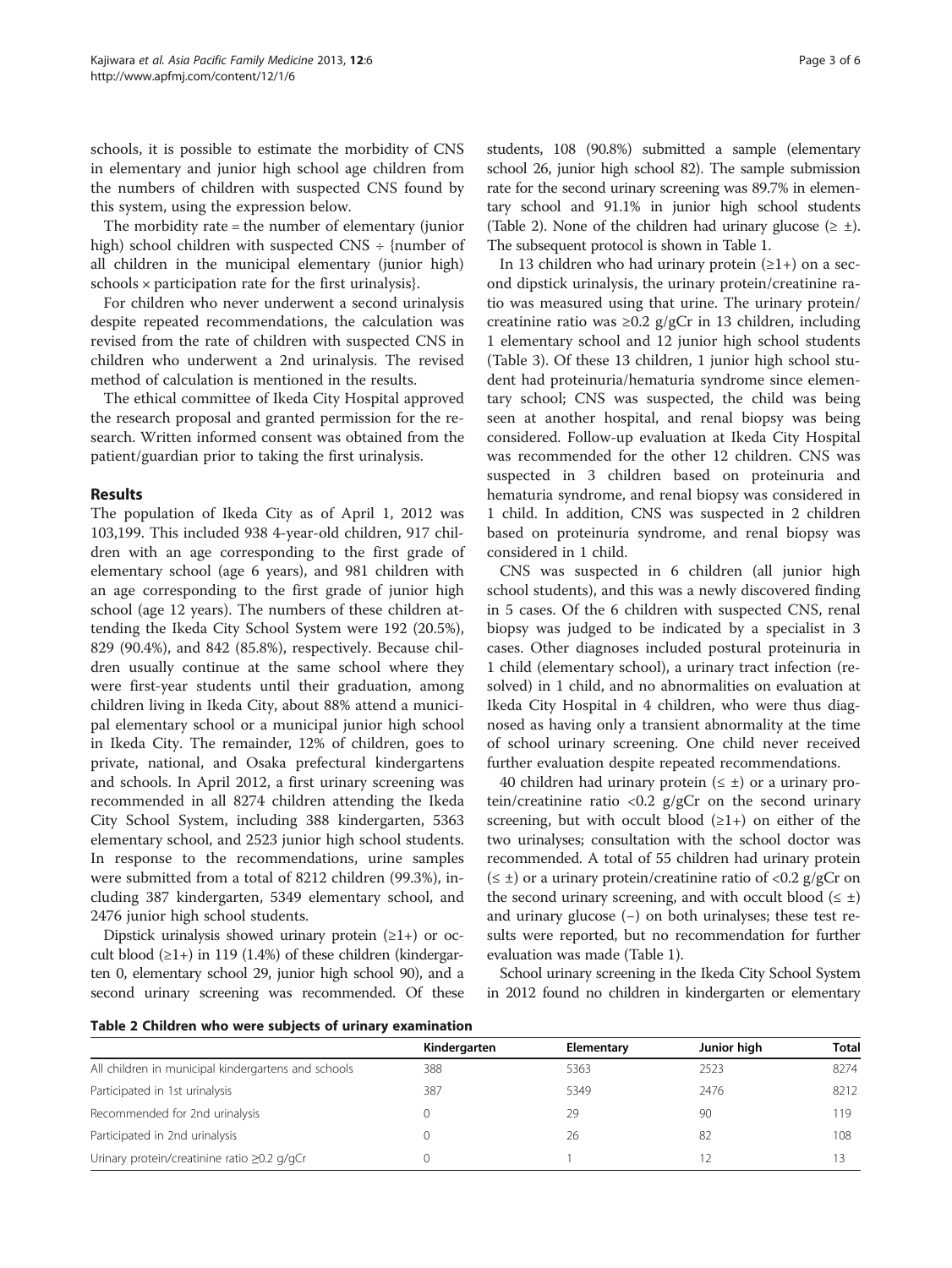| School      | Age (y) | Sex | Result                                               |                         |
|-------------|---------|-----|------------------------------------------------------|-------------------------|
| Junior high | 15      | M   | Chronic nephritic syndrome (renal biopsy considered) | Proteinuria & hematuria |
| Junior high | 15      | M   |                                                      |                         |
| Junior high | 15      | M   |                                                      | Proteinuria             |
| Junior high | 13      | M   | Chronic nephritic syndrome (observation)             | Proteinuria & hematuria |
| Junior high | 13      | F   |                                                      |                         |
| Junior high | 12      | F   |                                                      | Proteinuria             |
| Elementary  | 11      | F   | Posture proteinuria                                  |                         |
| Junior high | 12      | M   | Urinary tract infection                              |                         |
| Junior high | 13      | M   | Within normal limit                                  |                         |
| Junior high | 13      | M   |                                                      |                         |
| Junior high | 13      | F   |                                                      |                         |
| Junior high | 12      | F   |                                                      |                         |
| Junior high | 15      | M   | Did not come for consultation                        |                         |

<span id="page-3-0"></span>Table 3 Children with a urinary protein/creatinine ratio ≥0.2 g/gCr

school with proteinuria/hematuria syndrome or proteinuria syndrome that was suspicious of CNS. Attendance at kindergarten is not part of compulsory education in Japan. In Ikeda City, children going to municipal kindergartens are in the minority, so the CNS morbidity of children going to kindergartens was not estimated. If there was one elementary school child with CNS, based on the calculation  $1\div(5349\times0.897) = 0.00021$ , the prevalence of CNS among about the 5300 elementary school children in Ikeda City was estimated at 0.021%. In fact, there was no such child, so the prevalence of CNS among about 5300 elementary school children in Ikeda City was estimated at <0.03%.

Of about 2500 junior high school students, 6 children had suspected CNS based on proteinuria/hematuria syndrome or proteinuria syndrome. This was a new finding in 5 of the 6 children. In particular, 3 of these children might have had progressive CNS based on findings such as proteinuria ≥0.5 g/gCr, and a renal biopsy was considered. If the 1 child who did not have further evaluation despite recommendations for consultation is counted as 0.5 persons with suspected CNS and 0.25 persons in whom renal biopsy is indicated, then based on the calculations  $6.5 \div (2476 \times 0.911) = 0.00288$  and  $3.25 \div (2476 \times 1.911)$  $(0.911) = 0.00144$ , the prevalence of CNS in about 2500 junior high school students in Ikeda City was 0.29%, and a renal biopsy was judged to be indicated by a specialist in 0.14% of these junior high school students.

In 2011, the cost paid by Ikeda City for school urinary screening, including costs associated with assessment of the results by the Ikeda Medical Association, was 2,508,619 yen, and the cost of urinary examination from the local medical association to the testing company was 1,465,926 yen. However, in 2012, there were no costs associated with assessment of the results, but only the costs of urinary screening. Because of the direct contract

with the testing company, even with additional measurement of the urinary protein/creatinine ratio, the cost was decreased to 966,157 yen.

#### **Discussion**

It is desirable to compare the efficiency of the old and new systems. However, in the old system, there were no clear criteria for specialist referral, and it is not possible to know the numbers of children diagnosed with CNS. Therefore, the morbidity rate of CNS was estimated using the new system and compared with previously reported morbidity estimates.

In a report by Utsunomiya et al. on the effectiveness of school urinary screening in elementary and junior high school students in Yonago City [\[1](#page-5-0)], of 688 children requiring consultation for further evaluation based on renal screening at elementary and junior high schools, 29 (4.2%) underwent renal biopsy; 2 had normal findings, and 27 (3.9%) had a histopathologic diagnosis such as IgA nephropathy. On school urinary screening in the Ikeda City School System, 108 children had a second urinalysis, and in 3 (2.8%) of these children, a renal biopsy was indicated. Thus, the frequency of an indication for renal biopsy in children with abnormal urinary screening results is about the same in Yonago City and Ikeda City.

In a report by Shoji et al. on urinary screening at Osaka Prefectural schools using the urinary protein/creatinine ratio mainly in senior high school students [\[2](#page-5-0)], the incidence in 2007 of newly diagnosed chronic glomerulonephritis was 7.6 per 100,000 persons (0.0076%). This is a fairly low incidence, only about 1/18 of the estimated 0.14% prevalence of junior high school children in Ikeda City in whom renal biopsy was indicated. The reasons for this difference may be: new onset cases of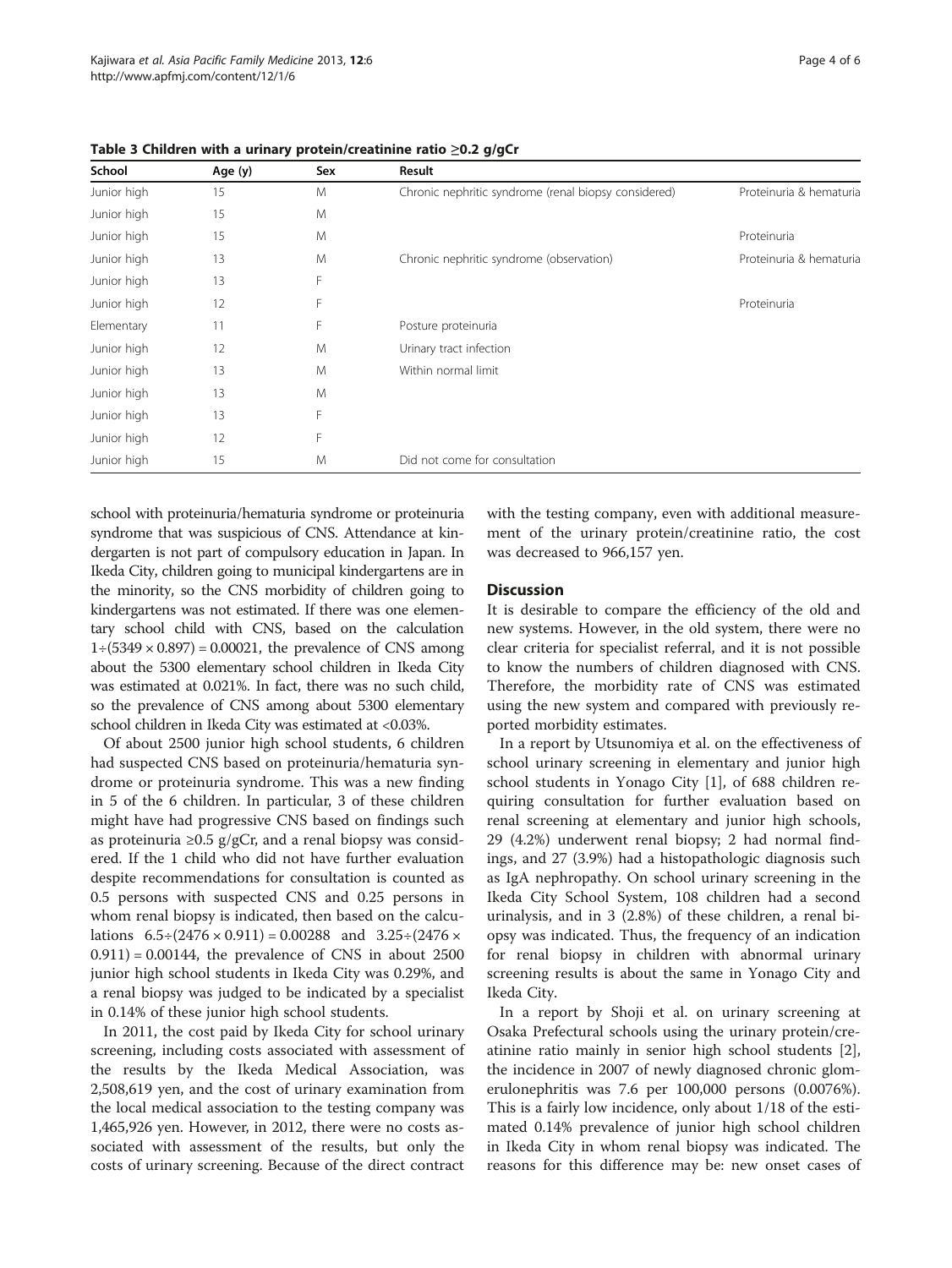chronic glomerulonephritis from 2005 were ascertained in Osaka Prefectural schools, and children with onset by 2006 were not included; only children who were diagnosed with chronic glomerulonephritis based on renal biopsy were counted; and differences between children in senior high school and children in junior high school and lower grades.

In Korea, school children have undergone urine screening tests since 1998. Between 1999 and 2008, a total of 47,047,545 school children, including elementary school children (6–11 years old), middle school children (12–14 years old), and high school children (15–17 years old) participated in a mass school urine screening program. Through this process, 5114 children (0.010%) were referred to pediatric nephrologists, all members of the Korean Study Group of School Urinalysis Screening, at seven hospitals nationwide. Percutaneous renal biopsies were performed on 1478 children (28.9% of referred children), and chronic glomerulonephritis was detected in 25% of referred children [\[3](#page-5-0)]. Due to the difference in referral criteria, it is difficult to compare their results with those of the present study.

A cut-off value of 0.2 g/gCr for the urinary protein/ creatinine ratio in children aged ≥2 years has previously been reported [\[4,5](#page-5-0)], but use of the urinary protein/ creatinine ratio in screening systems such as school urinary screening has seldom been reported. In the report from Osaka Prefectural schools, the urinary protein/creatinine ratio was introduced for school urinary screening starting in 2006, and the number of children in whom further detailed evaluation was deemed necessary decreased from 2436 children in 2005 to 268 children in 2007. However, the number of children newly diagnosed with chronic glomerulonephritis did not decrease from 2005 (7 children) to 2007 (9 children) [[2\]](#page-5-0). Thus, the report concluded that the burden on children themselves, their parents/guardians, the schools, and medical institutions was reduced, but without a decrease in diagnostic efficiency. In the case of the Ikeda City School System, although diagnostic efficiency could not be compared, because the number of cases of CNS up to 2011 could not be ascertained, the costs of the urinary screening system could be reduced.

In Japan, IgA nephropathy accounts for ≥30% of cases of chronic glomerulonephritis in adults and ≥20% of cases in children [[6](#page-5-0)]. We also consider early detection of IgA nephropathy to be an important objective of school urinary screening. It has been reported that about 62% of IgA nephropathy in children in Japan is discovered based on microscopic hematuria and/or asymptomatic proteinuria [\[7\]](#page-5-0), and school urinary screening has played a contributory role. In the "Clinical guidelines for Immunoglobulin A (IgA) nephropathy in Japan, third version," persistent microscopic hematuria is a necessary

finding, and intermittent or persistent proteinuria is a frequent finding, but a small number of patients may have IgA nephropathy without proteinuria [\[6](#page-5-0)]. By recommending specialty referral only for children with a urinary protein/creatinine ratio  $\geq 0.2$  g/gCr, it may not be possible to diagnose IgA nephropathy without proteinuria. However, the "Clinical guidelines for Immunoglobulin A (IgA) nephropathy in Japan, third version" state that the renal prognosis in clinical severity C-Grade I (urinary protein <0.5 g/day) is relatively good. Furthermore, renal biopsy in children positive only for hematuria but with a urinary protein/creatinine ratio <0.2 g/gCr increases medical costs. In addition, in Japan, which has led the world in conducting school urinary screening nationwide for about 30 years, microscopic hematuria in elementary and junior high school children is almost always associated with a good prognosis [\[8](#page-5-0)]. Therefore, in children with a urinary protein/creatinine ratio <0.2 g/gCr, a recommendation for specialty referral is probably not necessary.

In children not seen by specialists, the possibility for presenting with symptoms of CNS in the future exists. This is clear from the higher morbidity of CNS in junior high schools than in elementary schools. To address this issue, annual urinalysis should be continued in schools. In Japan, after graduation from junior high school, 96.6% of children go to senior high school (15–17 years old), where they also undergo urinalyses.

In the new system, the cost of the urinary screening system itself was reduced. However, since referrals were recommended for 53 children (13 children were recommended to see specialists, and 40 children were recommended to see school doctors), there is a possibility that medical expenses increased. Further consideration of ways to decrease recommendations for referrals for children who do not need them is required.

#### Conclusions

In conclusion, incorporating the urinary protein/creatinine ratio into the school urinary screening system in the Ikeda City School System and clarifying standards for referral to specialty consultation has enabled restructuring of the system so that it is efficient and its effectiveness can be assessed.

#### Competing interests

The authors have no conflicts of interest to disclose. There is nothing to declare with respect to this article.

#### Authors' contributions

NK drafted the manuscript. NK, KH, SY, and IM examined the children at Ikeda City Hospital. NK, TF, KS, SM, TK, and TU designed the study. NK, SH, and SA contributed to data analysis. MI contributed as a representative of school doctors and family practitioners in Ikeda City. SH and KS contributed as representatives of the Ikeda City Board of Education. MY and SA contributed as representatives of health education teachers in Ikeda City. All authors read and approved the final manuscript.